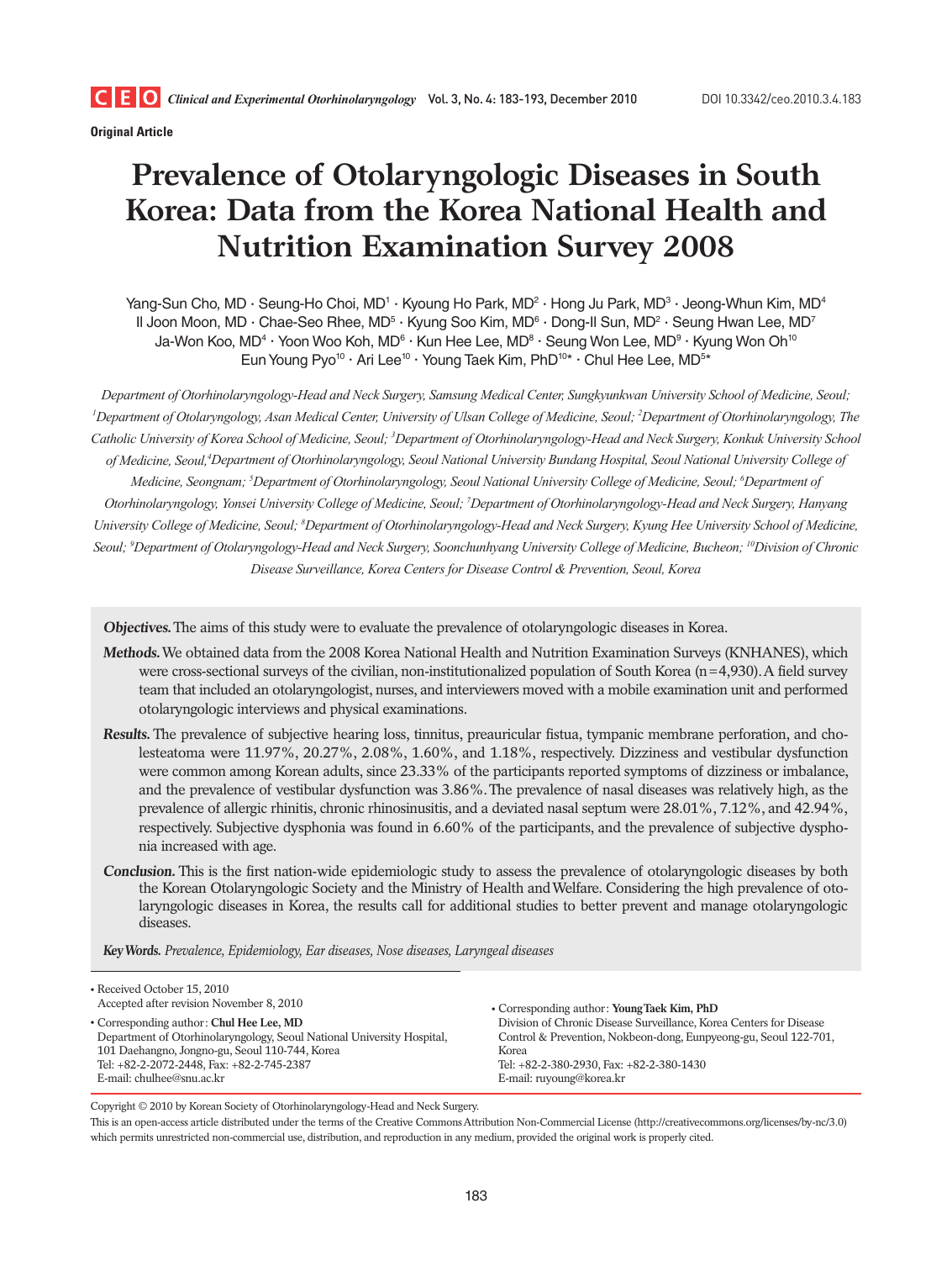## **INTRODUCTION**

Nation-wide epidemiological studies that are conducted by government organizations are powerful tools for investigating the national prevalence of disease conditions. A government-centered nutrition survey has been conducted since 1969 in South Korea. Recently, a more systematic health survey was started in 1998 as the Korea National Health and Nutrition Examination Survey (KNHANES). The Ministry of Health and Welfare conducted a series of three KNHANES in 1998, 2001, and 2005 to examine the general health and nutrition status of Koreans. As of the fourth KNHANES (2007-2009), a total of 4,600 household were selected annually and the participating household members were interviewed on their health and nutrition, and underwent a basic health examination that included blood pressure measurements, blood and urine collection, a pulmonary function test and a dental examination. Since the Korean Otolaryngologic Society participated in this project in 2008, otolaryngologic interviews and examinations were also being conducted on the same participants.

Nation-wide epidemiologic field surveys in the otolaryngologic field are rare (1). These surveys can provide the most accurate prevalence and current status of otolaryngological diseases and the also provide important supporting data on the welfare of the people.

A large-scale field survey of otolaryngological disease was first conducted in South Korea in 1991, based on the otoscopic findings and nasal examination results (2). As a result, the prevalence of chronic sinusitis (CS), nasal septal deviation (NSD), perennial allergic rhinitis (PAR), and chronic otitis media (COM) were 1.01% (3), 22.38% (4), 1.14% (5), and 2.19% (2), respectively. On the other hand, the prevalence of a disease that is based on the number of hospital visits is simple and easy to obtain. The annual prevalence of COM and PAR when based on the number of hospital visits in 2005 was 1.15% and 7.20% respectively, and a substantial difference exists from the data that is obtained by conducting field surveys, which is more accurate.

The purposes of this article were to report the national prevalence of common otolaryngologic diseases in South Korea that is based on surveyed data obtained from the KNHANES of 2008, and to analyze the prevalence of the diseases according to age and sex in order to identify existing trends.

## **MATERIALS AND METHODS**

#### Study population and data collection

The KNHANES is an ongoing cross-sectional survey of the civilian non-institutionalized population of South Korea over a time span of 3 years. Annually, 10,000 to 12,000 individuals in 4,600 households are selected from a panel to represent the Korean population by using the multistage clustered and stratified random sampling method that is based on the National Census Data. The selected households are asked to participate in the survey, and the participation rate in the past several cycles has ranged from 79% to 84%. The first to third cycle (1998, 2001, and 2004) of KNHANES and the three years of the fourth cycle collected basic health and nutrition data by conducting interviews and health examinations. As of 2008, otolaryngologic interviews and examinations have also been conducted. The characteristics of the diseases studied were considered to determine the targeted age groups of the questionnaire and the physical examinations (Table 1). A total of 4,930 participants, of which 2,192 were men and 2,738 were women, from 2,500 household participated in the survey. The age of the study participants ranged from 2 to 80 years of age, and the male to female ratio was 1:1.25.

A total of 108 surveys were conducted by four survey teams within a time span of 27 weeks. Each survey team had one otolaryngologist, one ophthalmologist, one dentist, three nurses, four interviewers, and one coordinator. The team moves with a mobile examination unit to pre-assigned places and perform surveys for four days, which were scheduled between Tuesday and Friday. A total of 45 otolaryngology residents from 43 training hospitals were recruited for this project.

The Epidemiologic Survey Committee of the Korean Otolaryngologic Society verified the quality control of the survey, which was conducted by the periodic education of participating residents, periodically visiting the mobile examination unit, data proofing using the photographs of the tympanic membrane (TM), and obtaining video documentation of the nose and larynx examination throughout the study. Video documentation was obtained as 640×480-sized audio video interleave (AVI) files, which were compressed by DivX 4.12 codec using a compression rate of 6 Mb/sec.

#### Otologic survey

In the otologic survey, participants were asked about their experiences of tinnitus and hearing loss and whether they were using hearing aids. In detail, the participants were asked to rate their difficulty in hearing ("Which among the below describes your [unaided] hearing?") by identifying their hearing as having mild difficulty, significant difficulty or as no hearing. Their experience of tinnitus ("Within the last one year, did you ever hear a sound [buzzing, hissing, ringing, humming, roaring, machinery noise, etc] that originated from your ear?") and the resulting annoyance in their lives were also asked as part of the survey.

An ear examination was then conducted. The presence of facial palsy, external ear malformation, and preauricular fistula were surveyed for those older than the age of one. Facial palsy was recorded if it was more severe than House-Brackmann (H-B) grade (6) III and similarly external ear malformations were recorded if it had a Marx grade (7) greater than two. A 4 mm 0°-angled rigid endoscope that was attached to a CCD camera was used to perform endoscopic examinations in study partici-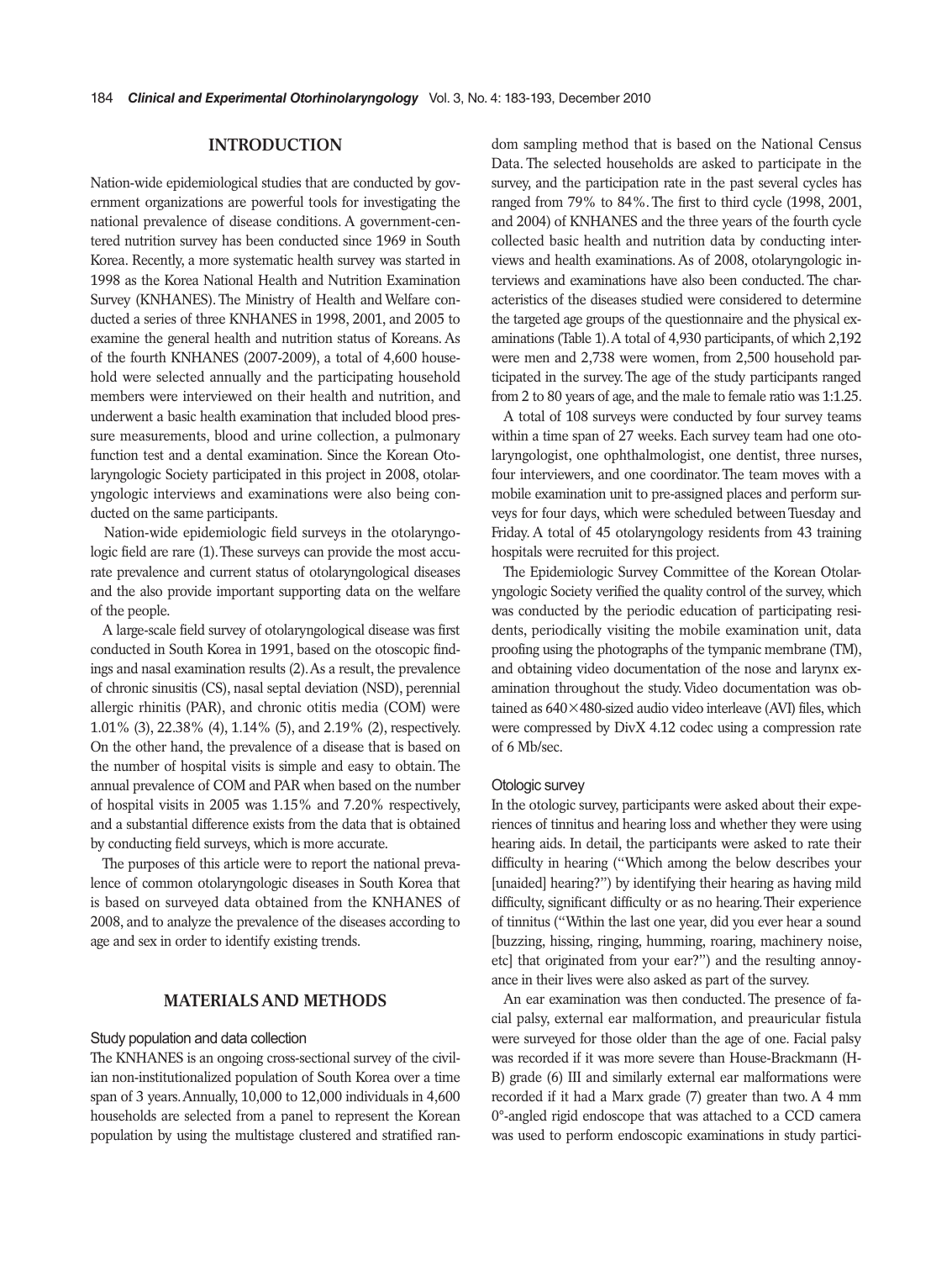| Methods              | <b>Division</b> | <b>Test modalities</b>                       | Test items                                                                                                                                                                            | Target age        |
|----------------------|-----------------|----------------------------------------------|---------------------------------------------------------------------------------------------------------------------------------------------------------------------------------------|-------------------|
| Questionnaire        | Otology         | History taking                               | Prevalence of dizziness or imbalance<br>Prevalence of positional vertigo<br>Prevalence of falling                                                                                     | Over 40           |
|                      |                 |                                              | Subjective prevalence of hearing impairment<br>Subjective usage of hearing aid<br>Objective usage of hearing aid<br>Prevalence of tinnitus<br>Prevalence of annoying tinnitus         | Over 12           |
|                      | Rhinology       | History taking                               | Subjective prevalence of allergic rhinitis<br>Seasonal prevalence of allergic rhinitis<br>Prevalence of severe allergic rhinitis (ARIA)<br>Subjective prevalence of chronic sinusitis | Over <sub>6</sub> |
|                      | Laryngology     | History taking                               | Prevalence of subjective voice disorder<br>Prevalence of subjective acute voice disorder<br>Prevalence of subjective chronic voice disorder                                           | Over 19           |
| Physical examination | Otology         | Inspection                                   | Facial palsy<br>External ear deformity<br>Preauricular fistula<br>External auditory canal deformity                                                                                   | Over 1            |
|                      |                 | Endoscope                                    | Tympanic membrane perforation<br>Cholesteatoma<br>Otitis media                                                                                                                        | Over 4            |
|                      |                 | <b>Balance test</b>                          | Prevalence of balance disorder                                                                                                                                                        | Over 40           |
|                      | Rhinology       | Endoscope<br>(before and<br>after shrinkage) | Prevalence of chronic sinusitis<br>Prevalence of nasal polyp<br>Prevalence of nasal mass<br>Prevalence of nasal septal deviation                                                      | Over <sub>6</sub> |
|                      | Laryngology     | Endoscope                                    | Prevalence of laryngeal disorder                                                                                                                                                      | Over 19           |

Table 1. Each questionnaire and physical examination items of targeted age

pants who were at least four years of age in order to determine the prevalence of TM perforation, cholesteatoma including retraction pocket, and otitis media with effusion (OME).

Lastly, the hearing threshold was measured in a sound-proof booth by using an automatic audiometer. However, the audiometric instrument and the sound-proof booth were changed during the survey period, due to unstable audiometric data, and this is why the results of the hearing measurement tests are not presented in this report.

#### Balance survey

The participants were asked whether they had any occurrence of dizziness or imbalance ("During the past 12 months, have you had dizziness or imbalance?") and about any falls they may have had in the past year ("During the past 12 months, have you ever fallen without any external factors?"). The participants were also asked whether they had positional vertigo ("During the past 12 months, have you had severe vertigo when you rotate your head in supine position or when you sit up from bed in the morning?") and whether they were experiencing the positional vertigo at the time of survey.

To assess the balance of the study participants, they were asked to stand on a firm surface with their feet approximately 10 cm apart for at least 15 seconds with their arms crossed, while bending their knees or moving their body to maintain balance, but they were not allowed to move their feet with their eyes open (condition 1) and with their eyes closed (condition 2). In addition to alteration of the visual input (conditions 2 and 4), we assessed the effect of eliminating the somatosensory input on postural stability, by repeating the same procedure but on a 12-cm thick, medium-density foam pad with eyes open (condition 3) and eyes closed (condition 4) for at least 20 seconds. The balance of an individual was scored on a pass/fail basis. A participant failed the balance test if they moved their feet, unfolded their hands, opened their eyes, or required the operator to intervene in order to maintain their balance. We focused on the results of the test condition 4, which was designed to distinguish participants who could not stay standing when relying primarily on their vestibular input. We categorized participants as having vestibular dysfunction if they did not pass the test condition 4, even if they had passed the three prior conditions tested.

#### Rhinologic survey

For the evaluation of allergic rhinitis, participants that were at least six years of age were interviewed for their nasal symptoms. The diagnosis was made when the participants have had subjective symptoms, such as watery rhinorrhea, sneezing, itching, and nasal obstruction without a fever or a sore throat within the past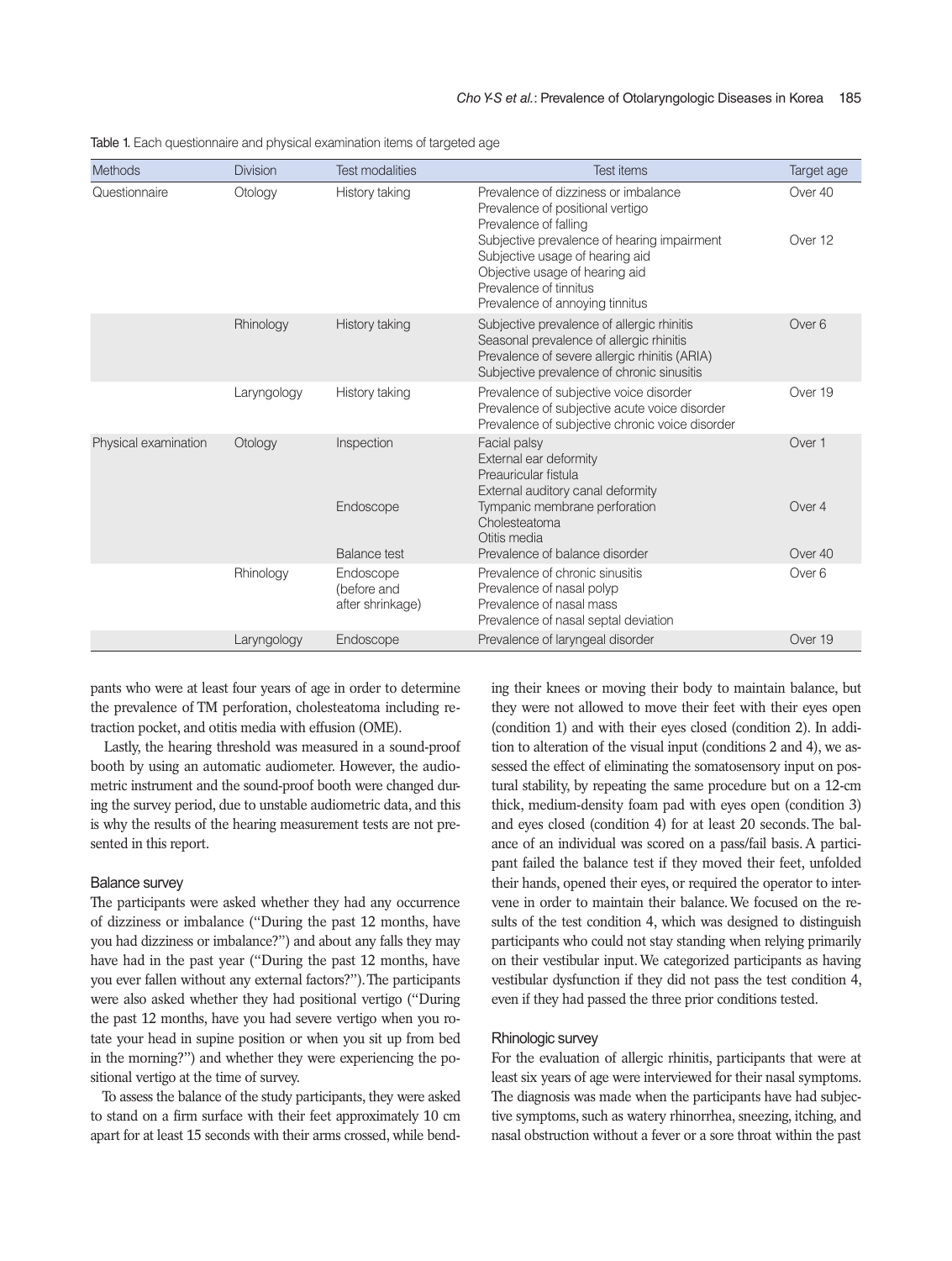year ("Within the last one year, did you ever experience symptoms of rhinitis such as sneezing, runny nose, nasal obstruction and itchy nose, without having a cold [without fever or sore throat]?"). According to the guidelines of the Allergic Rhinitis and its Impact on Asthma (ARIA), allergic rhinitis was categorized into one of four classes, which were intermittent mild, intermittent moderate/severe, persistent mild, and persistent moderate/severe, and which class a participant belonged to was determined by their answers to a series of questions ("How long do those symptoms last during a week?", "What is the longest duration of those symptoms?", and "Do those symptoms interfere with your study/work/sleep?") (8, 9).

Chronic rhinosinusitis was diagnosed when the subjective symptoms of both nasal obstruction and nasal discharge were present for more than three months and an intranasal endoscopic examination that used a 4 mm 0°-angled rigid endoscope attached to a CCD camera showed objective findings of discolored nasal drainage or polyps (10).

A deviated nasal septum was defined as the presence of an asymmetric displacement to one or both sides of the nostrils.

#### Laryngologic survey

Participants that were 19 years of age or older were interviewed

Table 2. Prevalence of subjective hearing loss

to determine if they were currently suffering from dysphonia. For dysphonic participants, they were also asked if the duration of dysphonia was more or less than 3 weeks.

An endoscopic laryngeal examination was performed by using a 4 mm 70°-angled rigid endoscope that was attached to a CCD camera. Laryngoscopic findings of organic changes such as laryngitis, nodules, polyps, cysts, sulcus vocalis, paralysis, leukoplakia or tumors were recorded. Uncertain findings that suggested either laryngopharyngeal reflux or muscle tension dysphonia were regarded as normal. Small, bilateral, symmetric and sessile lesions in the mid-membranous vocal cord were diagnosed as vocal nodules, while relatively large, unilateral, or asymmetric, pedunculated lesions in the mid-membranous vocal cord were diagnosed as vocal polyps (11).

## **RESULTS**

## Otologic survey

The overall prevalence of subjective hearing difficulty that was rated as being more than a mild degree of hearing difficulty was 11.97% (11.02% male, 12.90% female) (Table 2). Among the participants that had significant hearing difficulty, only 24.37%

|             |       | Total |           |       | Male  |           |       | Female |           | $P$ -value |
|-------------|-------|-------|-----------|-------|-------|-----------|-------|--------|-----------|------------|
| Age (years) | No.   | Prev  | <b>SE</b> | No.   | Prev  | <b>SE</b> | No.   | Prev   | <b>SE</b> |            |
| Total       | 4,083 | 11.97 | (0.74)    | 1.748 | 11.02 | (1.00)    | 2,335 | 12.90  | (0.88)    | 0.111      |
| $12 - 18$   | 456   | 3.08  | (0.89)    | 236   | 3.90  | (1.38)    | 220   | 2.23   | (0.90)    | 0.254      |
| 19-29       | 506   | 3.73  | (1.04)    | 205   | 5.02  | (1.90)    | 301   | 2.38   | (0.91)    | 0.168      |
| 30-39       | 719   | 4.80  | (0.91)    | 304   | 6.21  | (1.42)    | 415   | 3.32   | (1.04)    | 0.092      |
| 40-49       | 708   | 9.12  | (1.16)    | 307   | 7.55  | (1.51)    | 401   | 10.78  | (1.85)    | 0.184      |
| 50-59       | 616   | 15.72 | (1.80)    | 262   | 12.94 | (2.69)    | 354   | 18.51  | (2.40)    | 0.139      |
| 60-69       | 598   | 26.59 | (2.46)    | 242   | 29.93 | (4.01)    | 356   | 23.62  | (3.01)    | 0.205      |
| >70         | 480   | 44.73 | (2.40)    | 192   | 39.24 | (4.60)    | 288   | 48.07  | (3.30)    | 0.158      |

Trend test: *P*<0.001.

Prev: prevalence; SE: standard error.

Table 3. Prevalence of tinnitus

|           | Total |       |           |       | Male  |           |       | Female |           |            |  |
|-----------|-------|-------|-----------|-------|-------|-----------|-------|--------|-----------|------------|--|
| Age group | No.   | Prev  | <b>SE</b> | No.   | Prev  | <b>SE</b> | No.   | Prev   | <b>SE</b> | $P$ -value |  |
| Total     | 4,062 | 20.27 | (0.92)    | 1.736 | 16.85 | (1.10)    | 2,326 | 23.65  | (1.34)    | < 0.001    |  |
| $12 - 18$ | 451   | 19.43 | (2.22)    | 235   | 17.74 | (2.66)    | 216   | 21.21  | (3.23)    | 0.373      |  |
| 19-29     | 503   | 18.38 | (2.32)    | 204   | 16.57 | (3.30)    | 299   | 20.28  | (2.76)    | 0.361      |  |
| 30-39     | 715   | 17.63 | (1.78)    | 302   | 17.01 | (2.12)    | 413   | 18.28  | (2.59)    | 0.681      |  |
| 40-49     | 709   | 14.78 | (1.46)    | 307   | 10.55 | (1.69)    | 402   | 19.24  | (2.65)    | 0.007      |  |
| 50-59     | 614   | 21.47 | (1.99)    | 261   | 18.38 | (2.45)    | 353   | 24.56  | (2.92)    | 0.090      |  |
| 60-69     | 594   | 27.47 | (2.17)    | 238   | 20.56 | (2.99)    | 356   | 33.56  | (2.94)    | 0.002      |  |
| >70       | 476   | 36.01 | (2.63)    | 189   | 28.44 | (3.95)    | 287   | 40.59  | (3.30)    | 0.018      |  |

Trend test: *P*<0.001.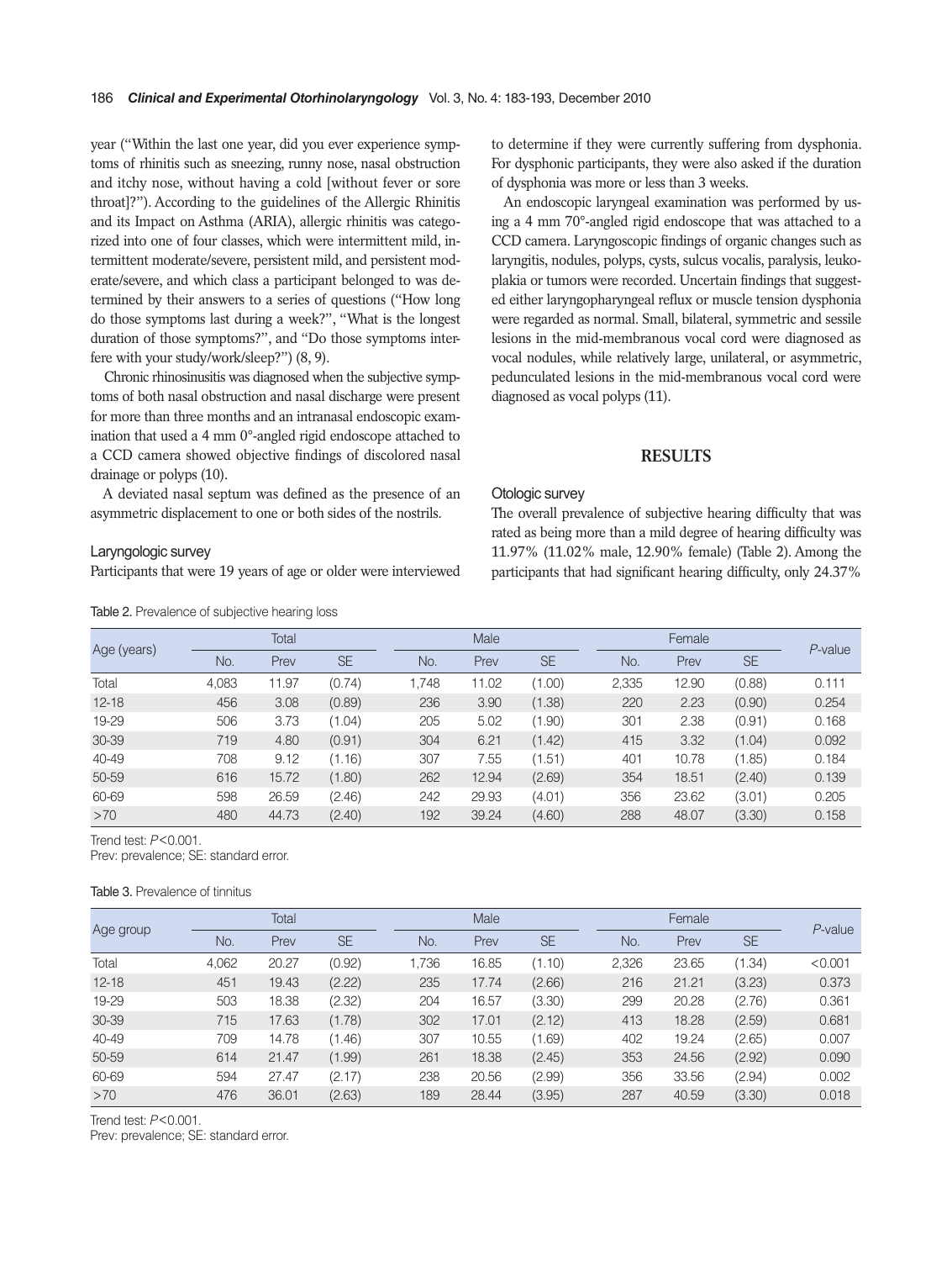(26.36% in male, 22.83% in female) used a hearing aid. The overall prevalence of experiencing tinnitus was 20.27%, and it was higher in women (23.65%) than in men (16.85%) (*P*<0.001). Tinnitus that was reported to cause annoyance in their lives was in 26.17% of the total tinnitus population, and these rates were significantly higher in women over the age of 60 (Trend test, *P*< 0.001) (Table 3).

Facial palsy was noted in 0.21% of the study population, and the prevalence of external ear malformation was 0.32%. The preauricular fistula was noted in 2.08% of the study population, and it was found to occur more unilaterally than bilaterally, which was 1.50% and 0.58%, respectively. The prevalence rate of TM perforation was 1.60%, and no differences were observed between sexes  $(P=0.222)$ , but the prevalence did show a clear tendency to increase in those in their fifties and older, as it was at its highest at 3.82% (Trend test, *P*<0.001) (Table 4). The prevalence rate of cholesteatoma was 1.18%, and it was more prevalent in individuals in their sixties (2.81%, *P*>0.05) (Table 4). Overall, the prevalence of chronic otitis media was 2.78%, which is the sum of the prevalence of chronic TM perforation and cholesteatoma.

The overall prevalence of OME was 0.44%. In those between the ages of four and nine years of age it was 1.10%, and it markedly decreased until individuals were in their fifties. The prevalence of OME increased again to 2.40% in individuals in their seventies.

#### Balance survey

Overall, 23.33% of the 2,394 responders reported symptoms of dizziness or imbalance, and 3.53% of 2,370 responders had experienced at least one fall in the past 12 months (Table 5). The prevalence rates for both dizziness and falls increased with age (*P*<0.001). Women were more likely to report dizziness or imbalance than men across all of the age groups  $(P<0.001)$ , but their experience of falls showed a significant difference only in women under the age of sixty (*P*<0.05). Regarding positional vertigo, 3.95% of 2,391 responders were experiencing positional vertigo at the time of survey and 15.17% had experienced positional vertigo in the past 12 months. The prevalence rates of positional vertigo in the past 12 months increased with age (*P*< 0.001) and were higher in women than man in all age groups (*P*<0.001).

As determined by failure to complete the test condition 4 of the balance test, the overall prevalence of vestibular dysfunction in the population older than the age of 40 years was 3.86% (Table 6). Vestibular dysfunction increased markedly with age (*P*<0.001), and it was more common in women than in men  $(P=0.009)$ .

#### Rhinologic survey

In a total of 4,588 participants, the prevalence of allergic rhinitis

|           |       | Total |                    |      | Male       |       |       | Female     |       |
|-----------|-------|-------|--------------------|------|------------|-------|-------|------------|-------|
| Age group | No.   | TMP*  | Chole <sup>†</sup> | No.  | <b>TMP</b> | Chole | No.   | <b>TMP</b> | Chole |
| Total     | 4.474 | 1.60  | 1.18               | .980 | 1.35       | 1.06  | 2,494 | 1.86       | 1.30  |
| $4 - 9$   | 416   | 0.43  | 0.23               | 216  | 0.00       | 0.00  | 200   | 0.91       | 0.48  |
| $10 - 18$ | 605   | 0.58  | 1.08               | 323  | 0.26       | 1.21  | 282   | 0.93       | 0.93  |
| 19-29     | 496   | 0.17  | 0.26               | 200  | 0.00       | 0.00  | 296   | 0.34       | 0.53  |
| 30-39     | 708   | 0.89  | 0.62               | 297  | 1.05       | 0.75  | 411   | 0.71       | 0.49  |
| 40-49     | 685   | 1.85  | 1.65               | 297  | 1.44       | 2.09  | 388   | 2.28       | 1.19  |
| 50-59     | 584   | 3.25  | 1.25               | 251  | 2.59       | 0.93  | 333   | 3.93       | 1.57  |
| 60-69     | 561   | 3.78  | 2.81               | 225  | 3.62       | 1.58  | 336   | 3.92       | 3.92  |
| >70       | 419   | 3.82  | 2.80               | 171  | 4.82       | 2.71  | 248   | 3.21       | 2.85  |

Table 4. Prevalence of tympanic membrane perforation and cholesteatoma

Trend test: \**P*<0.001 and † *P*<0.001.

TMP: tympanic membrane perforation; Chole: cholesteatoma.

Table 5. Prevalence of dizziness or imbalance in the population aged above 40

| Age group |       | Total |           |       | Male  |           |       | Female |           |            |  |
|-----------|-------|-------|-----------|-------|-------|-----------|-------|--------|-----------|------------|--|
|           | No.   | Prev  | <b>SE</b> | No.   | Prev  | <b>SE</b> | No.   | Prev   | <b>SE</b> | $P$ -value |  |
| Total     | 2.394 | 23.33 | (1.29)    | 1.000 | 14.20 | (1.37)    | 1.394 | 31.82  | (1.75)    | < 0.001    |  |
| 40-49     | 703   | 18.93 | (1.84)    | 305   | 10.37 | (1.98)    | 398   | 27.98  | (3.00)    | < 0.001    |  |
| 50-59     | 615   | 20.91 | (2.21)    | 262   | 14.78 | (2.73)    | 353   | 27.06  | (2.49)    | < 0.001    |  |
| 60-69     | 597   | 23.85 | (2.07)    | 242   | 13.85 | (2.41)    | 355   | 32.79  | (2.83)    | < 0.001    |  |
| >70       | 479   | 38.56 | (3.04)    | 191   | 26.75 | (3.74)    | 288   | 45.73  | (3.78)    | < 0.001    |  |

Trend test: *P*<0.001.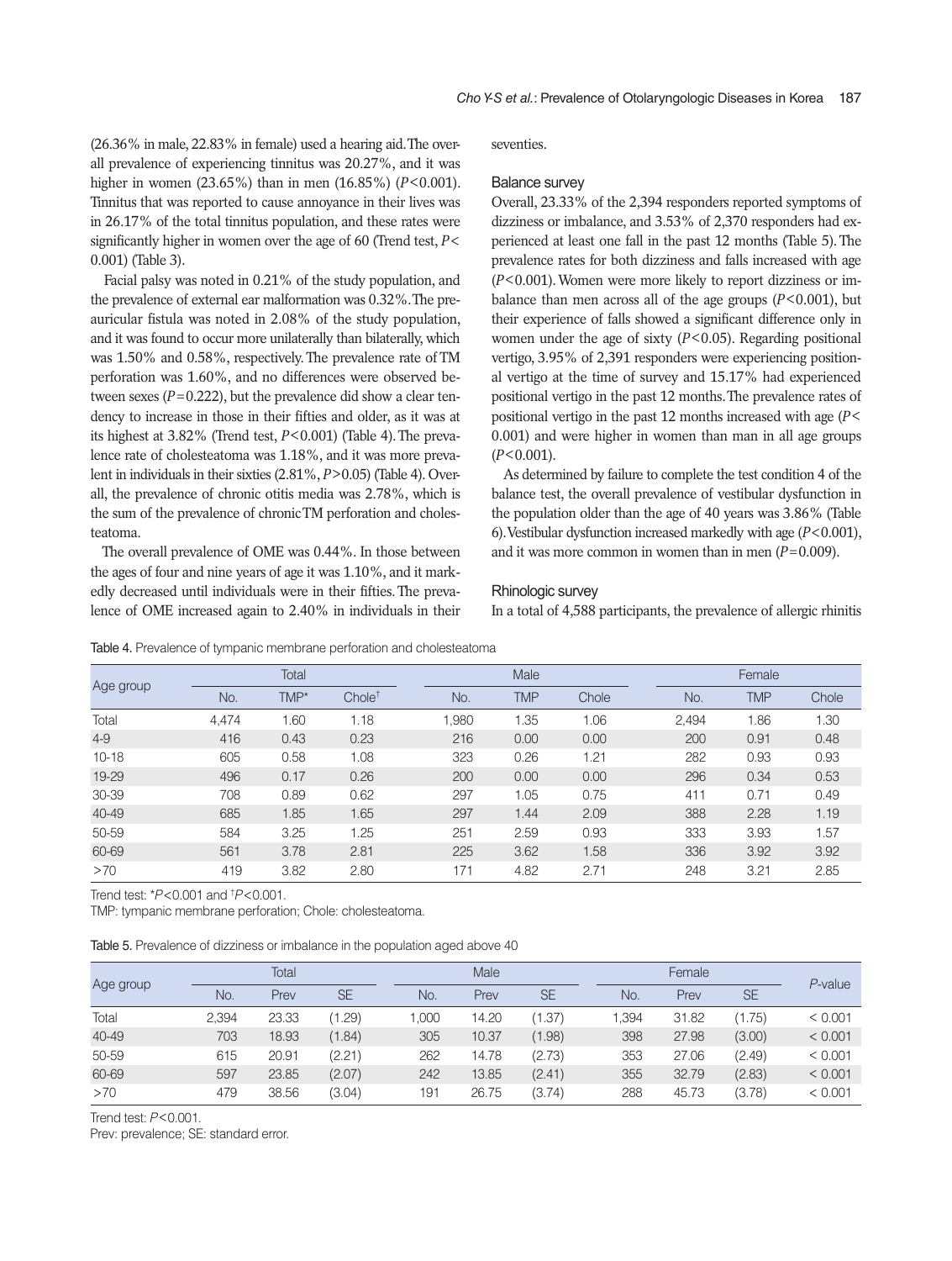was 28.01% and no differences were observed between the sexes (Table 7). The prevalence was highest at 36.06% for those in their twenties and, thereafter, the prevalence showed an age-dependent decrease to 19.82% in those in their fifties. According to the ARIA guideline (n=1,190 participants), 58.19% of participants had an intermittent mild rhinitis, 18.23% had an intermittent moderate/severe rhinitis, 11.20% had a persistent mild rhinitis, and 12.38% had a persistent moderate/severe rhinitis.

A total of 4,067 participants were investigated for chronic rhinosinusitis. The prevalence of chronic rhinosinusitis was 7.12%, and a significant male dominance was observed among our study population (*P*=0.030) (Table 8). The prevalence also increased with age and was markedly higher in those who were in their fifties or older. The prevalence of nasal polyps among 4,078 participants was 2.53%, without any gender differences, and it significantly increased with age (*P*<0.001) with the highest prevalence of 5.36% in those in their sixties.

The prevalence of a deviated nasal septum was 42.94% in a total of 4,070 participants and was more prevalent in males (51.92%) than in females (34.10%) (*P*<0.001) (Table 9). Interestingly, only 8.80% of the participants with a deviated nasal septum complained of subjective nasal obstruction.

Table 6. Prevalence of vestibular dysfunction

| Age group | Total |       |           |     | Male  |           |       | Female |           |            |  |
|-----------|-------|-------|-----------|-----|-------|-----------|-------|--------|-----------|------------|--|
|           | No.   | Prev  | <b>SE</b> | No. | Prev  | <b>SE</b> | No.   | Prev   | <b>SE</b> | $P$ -value |  |
| Total     | 2,256 | 3.86  | (0.74)    | 955 | 2.53  | (0.76)    | 1,301 | 5.13   | (0.96)    | 0.009      |  |
| 40-49     | 689   | 1.11  | (0.59)    | 298 | 0.00  | (0.00)    | 391   | 2.26   | (1.21)    |            |  |
| 50-59     | 598   | 1.83  | (0.76)    | 252 | .93   | (0.95)    | 346   | 1.72   | (0.92)    | 0.850      |  |
| 60-69     | 562   | 4.28  | (1.17)    | 235 | 3.48  | (1.30)    | 327   | 5.03   | (1.64)    | 0.390      |  |
| >70       | 407   | 16.20 | (2.54)    | 170 | 12.54 | (4.61)    | 237   | 18.58  | (3.27)    | 0.345      |  |

Trend test: *P*<0.001.

Prev: prevalence; SE: standard error.

Table 7. Prevalence of allergic rhinitis

| Age (years) |       | Total |           |       | Male  |           |       | Female |           |            |  |
|-------------|-------|-------|-----------|-------|-------|-----------|-------|--------|-----------|------------|--|
|             | No.   | Prev  | <b>SE</b> | No.   | Prev  | <b>SE</b> | No.   | Prev   | <b>SE</b> | $P$ -value |  |
| Total       | 4,588 | 28.01 | (1.28)    | 2,025 | 28.47 | (1.55)    | 2,563 | 27.54  | (1.43)    | 0.542      |  |
| $6-9$       | 317   | 30.28 | (4.20)    | 163   | 30.46 | (5.26)    | 154   | 30.08  | (4.50)    | 0.940      |  |
| $10 - 18$   | 640   | 31.93 | (2.28)    | 349   | 33.84 | (2.98)    | 291   | 29.77  | (2.92)    | 0.279      |  |
| $19 - 29$   | 506   | 36.06 | (2.62)    | 205   | 37.15 | (3.92)    | 301   | 34.92  | (2.61)    | 0.591      |  |
| 30-39       | 720   | 32.46 | (2.64)    | 304   | 31.39 | (3.31)    | 416   | 33.59  | (3.25)    | 0.573      |  |
| 40-49       | 710   | 25.99 | (2.19)    | 308   | 26.46 | (3.09)    | 402   | 25.49  | (3.02)    | 0.819      |  |
| 50-59       | 616   | 19.82 | (1.92)    | 262   | 19.68 | (3.05)    | 354   | 19.95  | (2.72)    | 0.950      |  |
| 60-69       | 598   | 19.30 | (1.80)    | 242   | 15.71 | (2.84)    | 356   | 22.51  | (2.64)    | 0.109      |  |
| >70         | 481   | 19.84 | (1.92)    | 192   | 22.67 | (3.26)    | 289   | 18.13  | (2.62)    | 0.303      |  |

Trend test: *P*<0.001.

Prev: prevalence; SE: standard error.

#### Table 8. Prevalence of chronic rhinosinusitis

| Age group |       | Total |           |       | Male  |           |       | Female |           | $P$ -value |
|-----------|-------|-------|-----------|-------|-------|-----------|-------|--------|-----------|------------|
|           | No.   | Prev  | <b>SE</b> | No.   | Prev  | <b>SE</b> | No.   | Prev   | <b>SE</b> |            |
| Total     | 4.067 | 7.12  | (0.72)    | 1.741 | 8.16  | (0.79)    | 2,326 | 6.10   | (0.90)    | 0.030      |
| $12 - 18$ | 456   | 6.16  | (1.39)    | 237   | 9.36  | (2.11)    | 219   | 2.87   | (1.17)    | < 0.001    |
| 19-29     | 502   | 4.34  | (1.04)    | 204   | 5.68  | (1.67)    | 298   | 2.93   | (1.11)    | 0.147      |
| 30-39     | 716   | 6.10  | (1.44)    | 302   | 6.48  | (1.52)    | 414   | 5.70   | (1.99)    | 0.712      |
| 40-49     | 705   | 6.20  | (1.14)    | 305   | 6.20  | (1.48)    | 400   | 6.20   | (1.68)    | 1.000      |
| 50-59     | 610   | 9.60  | (1.52)    | 259   | 11.30 | (2.10)    | 351   | 7.93   | (1.81)    | 0.174      |
| 60-69     | 598   | 10.50 | (1.57)    | 242   | 12.58 | (2.54)    | 356   | 8.65   | (1.82)    | 0.189      |

Trend test: *P*<0.001.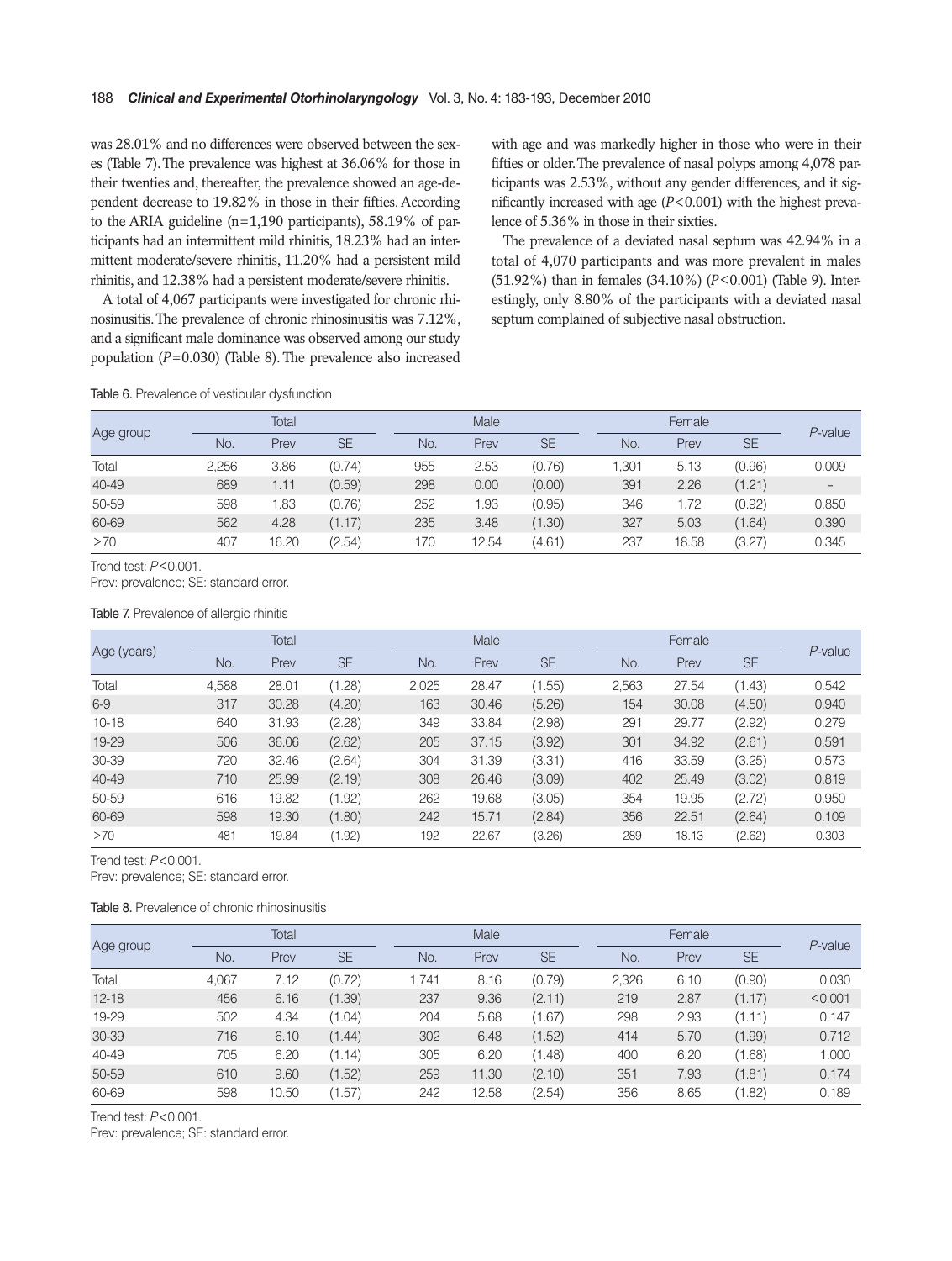# Laryngologic survey

The prevalence of subjective dysphonia was 6.60% in a total of 3,622 participants and an increasing tendency with age was noted (Table 10). The highest prevalence occurred in those in their sixties, which was 10.28%, and it occurred most frequently in females, especially those in their thirties and forties. Thirty six percent of the participants with subjective dysphonia described the duration of their dysphonia as equal to or less than three weeks, and the remaining 64.0% reported that it has lasted more than three weeks.

Among the 3,622 participants that were at least 19 years of

age, a laryngoscopy with a meaningful result was possible in 3,141 of the participants (86.72%). Abnormal laryngoscopic findings were observed in 7.28%, and laryngitis (4.38%) was the most common among them with a higher prevalence in males than in females (5.67% and 3.10%, respectively, *P*=0.005) (Table 11). The prevalence of vocal nodules was 0.99% in the overall population and was 0.70% in males and 1.26% in females (Table 12). The prevalence of vocal polyps was 0.55%, and a higher prevalence in males (0.94%) than in females (0.16%) (*P*=0.003) (Table 12) was observed.

Table 9. Prevalence of deviated nasal septum

| Age group |       | Total |           |       | Male  |           |       | Female |           |            |  |
|-----------|-------|-------|-----------|-------|-------|-----------|-------|--------|-----------|------------|--|
|           | No.   | Prev  | <b>SE</b> | No.   | Prev  | <b>SE</b> | No.   | Prev   | <b>SE</b> | $P$ -value |  |
| Total     | 4,070 | 42.94 | (2.50)    | 1.744 | 51.92 | (2.83)    | 2,326 | 34.10  | (2.56)    | < 0.001    |  |
| $12 - 18$ | 460   | 32.05 | (3.38)    | 239   | 37.46 | (4.23)    | 221   | 26.47  | (4.07)    | 0.031      |  |
| 19-29     | 502   | 45.43 | (3.66)    | 203   | 55.40 | (4.66)    | 299   | 34.97  | (4.70)    | < 0.001    |  |
| 30-39     | 716   | 41.87 | (3.31)    | 303   | 53.41 | (4.14)    | 413   | 29.76  | (3.32)    | < 0.001    |  |
| 40-49     | 708   | 40.65 | (3.22)    | 307   | 49.86 | (4.20)    | 401   | 30.93  | (3.43)    | < 0.001    |  |
| 50-59     | 610   | 54.11 | (3.74)    | 259   | 64.25 | (4.31)    | 351   | 44.03  | (4.39)    | < 0.001    |  |
| 60-69     | 595   | 43.66 | (3.43)    | 241   | 47.80 | (4.72)    | 354   | 39.97  | (3.68)    | 0.108      |  |
| >70       | 479   | 39.65 | (3.71)    | 192   | 46.79 | (5.02)    | 287   | 35.29  | (4.53)    | 0.059      |  |

Trend test: *P*=0.027.

Prev: prevalence; SE: standard error.

#### Table 10. Prevalence of subjective dysphonia

|           |       | Total |           |       | Male  |           |       | Female |           | $P$ -value |
|-----------|-------|-------|-----------|-------|-------|-----------|-------|--------|-----------|------------|
| Age group | No.   | Prev  | <b>SE</b> | No.   | Prev  | <b>SE</b> | No.   | Prev   | <b>SE</b> |            |
| Total     | 3.622 | 6.60  | (0.55)    | 1.508 | 5.14  | (0.70)    | 2.114 | 8.03   | (0.74)    | 0.003      |
| $19 - 29$ | 504   | 4.57  | (0.87)    | 205   | 3.94  | (1.36)    | 299   | 5.24   | (1.40)    | 0.547      |
| 30-39     | 718   | 4.32  | (0.81)    | 302   | 2.73  | (0.94)    | 416   | 5.98   | (1.23)    | 0.034      |
| 40-49     | 709   | 7.12  | (1.38)    | 307   | 4.19  | (1.17)    | 402   | 10.21  | (2.17)    | 0.002      |
| 50-59     | 615   | 7.69  | (1.37)    | 262   | 6.55  | (1.80)    | 353   | 8.83   | (2.14)    | 0.423      |
| 60-69     | 598   | 10.28 | (1.37)    | 242   | 9.59  | (2.09)    | 356   | 10.90  | (1.63)    | 0.610      |
| >70       | 478   | 9.29  | (1.61)    | 190   | 10.34 | (3.33)    | 288   | 8.65   | (1.86)    | 0.662      |

Trend test: *P*<0.001.

Prev: prevalence; SE: standard error.

## Table 11. Prevalence of laryngitis

| Age group |       | Total |           |       | Male  |           |       | Female |           | $P$ -value |
|-----------|-------|-------|-----------|-------|-------|-----------|-------|--------|-----------|------------|
|           | No.   | Prev  | <b>SE</b> | No.   | Prev  | <b>SE</b> | No.   | Prev   | <b>SE</b> |            |
| Total     | 3.141 | 4.38  | (0.88)    | 1.313 | 5.67  | (1.11)    | 1.828 | 3.10   | (0.85)    | 0.005      |
| 19-29     | 457   | 1.98  | (0.91)    | 185   | 1.77  | (1.05)    | 272   | 2.20   | (1.03)    | 0.681      |
| 30-39     | 641   | 3.62  | (1.16)    | 277   | 4.73  | (1.48)    | 364   | 2.41   | (1.15)    | 0.097      |
| 40-49     | 613   | 5.07  | (1.19)    | 265   | 8.01  | (2.07)    | 348   | 2.01   | (0.94)    | 0.004      |
| 50-59     | 522   | 7.67  | (1.70)    | 221   | 10.94 | (2.49)    | 301   | 4.36   | (1.45)    | 0.002      |
| 60-69     | 503   | 4.76  | (1.34)    | 205   | 4.03  | (1.49)    | 298   | 5.45   | (1.71)    | 0.425      |
| >70       | 405   | 4.03  | (1.11)    | 160   | 3.51  | (1.32)    | 245   | 4.33   | (1.64)    | 0.701      |

Trend test: *P*=0.012.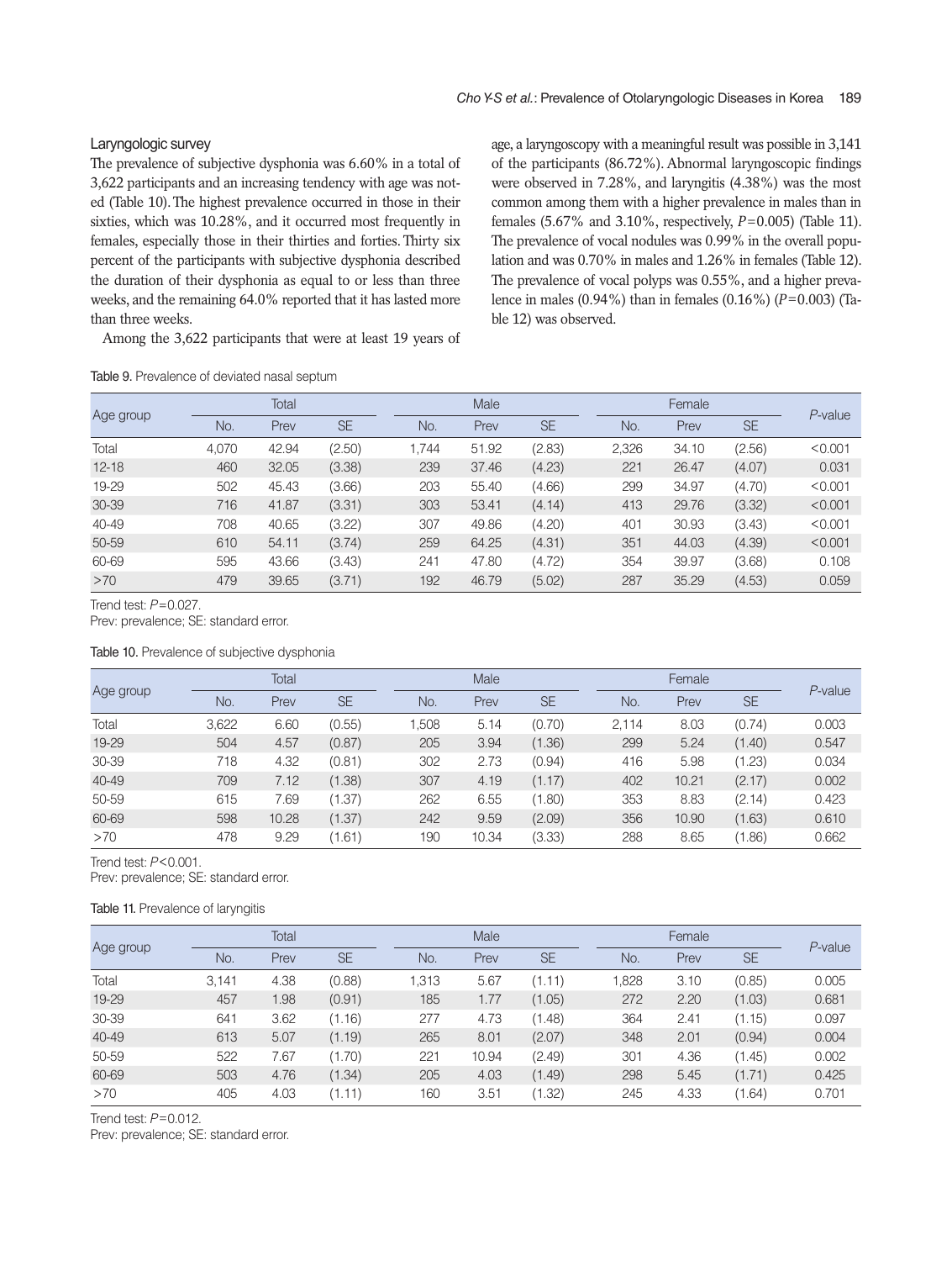| <b>Disease</b> | Total |      |           | Male  |      |           | Female |      |           | P-value |
|----------------|-------|------|-----------|-------|------|-----------|--------|------|-----------|---------|
|                | No.   | Prev | <b>SE</b> | No.   | Prev | <b>SE</b> | No.    | Prev | <b>SE</b> |         |
| Vocal nodule   | 3.141 | 0.99 | (0.24)    | 1.313 | 0.70 | (0.29)    | .828   | 1.26 | (0.28)    | 0.119   |
| Vocal polyp    | 3.141 | 0.55 | (0.15)    | 1.313 | 0.94 | (0.29)    | 1,828  | 0.16 | (0.08)    | < 0.001 |

Table 12. Prevalence of vocal nodules and polyps

Prev: prevalence; SE: standard error.

## **DISCUSSION**

This report is the first epidemiologic study that have investigated the prevalence of otolaryngologic diseases based on the nationally representative data from a government-centered survey. Accurate epidemiological information may contribute to the proper delivery of health care, preventive screenings, and rehabilitative services to individuals with otolaryngologic diseases.

Tinnitus must be considered as a symptom rather than a disease entity, which can be heard from somewhere within their head without an external auditory signal. Approximately 20% of adults in the USA have ongoing tinnitus, and 25% of these individuals complain of a drop in the quality of their life due to the tinnitus. This first epidemiologic investigation for tinnitus in Korea revealed that the overall prevalence rate of 20.27% is similar to that of adults in the USA (12). In addition, the results also suggest that tinnitus has a significant tendency to increase after the age of 60 and occurs most frequently in females (Trend test, *P*<0.001) (13). Interestingly, only 26.17% of the participants with tinnitus had complained of their symptoms.

The prevalence of external ear malformation has been studied in many population-based studies, which have been shown to vary greatly, ranging from 0.08% in France to 1.74% in Ecuador (14- 16). In Asia, Zhu et al. (17) reported the prevalence of external ear malformations in China as 0.14%. It is likely that race, rather than environmental factors, is responsible for the variation in prevalence of different populations. The California Birth Defects Monitoring Program has observed that there is a great difference in the prevalence of external ear malformation in different races. The highest prevalence was observed in Hispanics (0.32%), when compared to that of the prevalence observed in Asians (0.22%), blacks  $(0.12\%)$ , and whites  $(0.12\%)$  (15). The prevalence observed in our study was 0.33%, which was slightly higher than what was previously reported in the Asian population.

The incidence of preauricular fistulas was 2.53% in this survey, which is higher than what has been reported (0.1-0.9%) in Western countries, such as the USA, Hungary, and England (18, 19). However, the 2.5% prevalence of preauricular fistulas, which was surveyed in Taiwan (20), was very similar to ours, suggesting that a racial difference exists in the occurrence of this anomaly.

A nation-wide survey of the prevalence and risk factors of COM in Korea was conducted between the months of July and October in 1991 by means of physical examinations that were performed by otolaryngologists. In that study, the prevalence of TM perforation and cholesteatoma were 1.61% and 0.50%, respectively, and the overall prevalence rate of COM was 2.19%. (2). In this survey, which was performed 17 years afterwards, the prevalence of TM perforation was exactly the same, and that of cholesteatoma was twice as much as what was reported previously. This difference can be explained by the broader definition of cholesteatoma in this study, as it included a retraction pocket rather than by an increased prevalence of cholesteatoma or better examination tools.

The incidence of OME was 11.74% in a previous epidemiologic investigation that was performed in children between the ages of 3 to 7 in Korea (21). In the present survey, it was relatively low, which in our study was 1.10% in children between the ages of 4 and 9, when compared with that of the previous report. This disparity between the two studies may be partly explained by the differences in the ages of the population surveyed and needs to be confirmed with another large-population survey in the future. After the age of 9, the prevalence of OME markedly decreased and then increased again to as high as 2.40% in adults in their seventies and older. Age-related dysfunction of the Eustachian tube and the decrease in immunologic function may explain this result.

Dizziness and vestibular dysfunction is common among Korean adults, as 23.33% of Koreans older than the age of 40 had reported symptoms of dizziness or imbalance, and 3.5% had experienced at least one fall in the past 12 months. Our estimate of 23.33% of Koreans who reported symptoms of dizziness or imbalance is comparable to the 21% to 29% prevalence rates of self-reported vertigo that was observed in community-based samples (22-25). Compared with men, women had significantly higher incidence of dizziness or imbalance and the incidence dizziness or fall increased with age (25). Increasing age was significantly associated with dizziness or imbalance and falls, and this has been well documented in the literature (23, 24, 26).

Balance depends on the vestibular sensory elements, the ability to integrate information, and musculoskeletal function. Participants that failed the test condition 4 of the balance test after successfully completing the three prior conditions were supposed to have vestibular dysfunction, rather than visual or somatosensory dysfunction. The prevalence of vestibular dysfunction was 3.86% when measured by using a simple postural test. Our estimate is comparable to the 1-year prevalence of vestibular vertigo (4.9%) that was observed in a national survey of Germans that were at least 18 years of age (24). In similar surveys, increas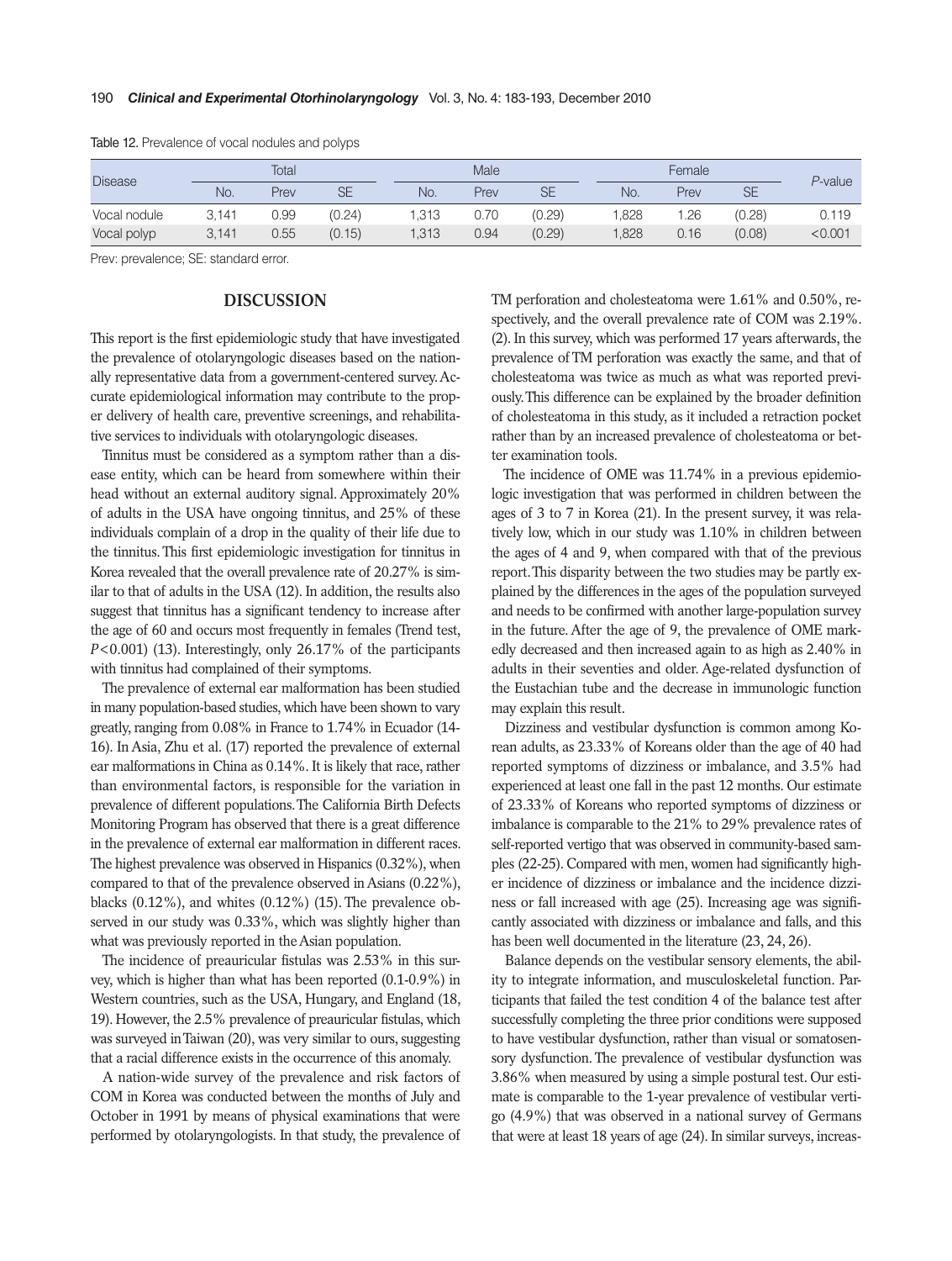ing age was significantly associated with vestibular dysfunction (22, 24, 26). Anatomical studies on the peripheral labyrinths have shown the loss of neural and sensory cells as a function of age (27), which supports the idea that aging can be an important causative factor of vestibular dysfunction. In our study, women complained of dizziness and experienced falls more frequently than men and also showed higher prevalence of vestibular dysfunction when compared to the men. The observed sex difference regarding vestibular symptoms was in accordance with that of previous studies (22, 25).

Allergic rhinitis is a common disease that affects 5% to 40% of the general population, and its prevalence is known to increase (28, 29). The result of this survey shows that 28% of the study population had allergic rhinitis. Among them, more than half of the participants had intermittent mild rhinitis, whereas other studies have shown that the most prevalent type of rhinitis is persistent moderate/severe rhinitis (30, 31). Our study has the limitation that allergic rhinitis was diagnosed only by the answers given during the interview and without an allergen test. However, a validation study has shown that allergic rhinitis may be diagnosed without objective measurements of allergens (28).

Rhinosinusitis, including both acute and chronic rhinosinusitis, is a highly prevalent disease that affects an estimated 16% of the adult population in the USA annually (32). However, the prevalence of chronic rhinosinusitis is known to be 1% to 2% (3, 33, 34). Chronic rhinosinusitis is actually difficult to diagnose, because its symptoms overlap with those of many other disease processes. There have been a few nationwide investigations that have measured the prevalence of chronic rhinosinusitis or nasal polyps. Moreover, studies that depend only on the reports of symptoms by the patient are considered to not be reliable. Our study is more reliable as both the survey questionnaires and endoscopic examinations were conducted by specialists. Our study showed that the prevalence of chronic rhinosinusitis and nasal polyps in the general population were 7.12% and 2.53%, respectively. These results are higher than what was reported in a previous study that was performed in Korea in 1991 (3). Employment of more accurate diagnostic tools including an endoscopic system in this study may partly explain the difference of the prevalence. As observed in the previous nationwide study, the present study also showed an age-related increase in the prevalence of both chronic rhinosinusitis and nasal polyps.

Data regarding the prevalence of having a deviated nasal septum is rare, and large discrepancies exist among the data that is available, which range from 22% to 60% (4, 35). The prevalence of having a deviated nasal septum (42.94%) in our study was higher than that of the reported as 22.38% by a previous study that was performed in Korea 17 years ago. This difference may be a result of including individuals with any asymmetry, irrespective of the presence of nasal discomfort, in our study. Increased industrialization and more sports activity might be related to the increased risk of nasofacial trauma and deviation of the nasal septum. As the previous nationwide survey observed, male predominance and age-related increased risk of a deviated nasal septum was also documented in the present study.

Existing epidemiologic data with regard to the prevalence of dysphonia are also limited. In most studies, enrolled subjects were limited to a specific age population, such as pediatric (36-39) or geriatric populations (40) or a population that is specific to a particular occupation, such as teachers (41, 42), telemarketers (43), or future speech language pathologists (44). To our knowledge, the present investigation is the largest epidemiologic study on the prevalence of dysphonia in a general population. Although there are some reports that have investigated the prevalence of laryngeal diseases in a general population (45, 46), none of these studies employed laryngoscopy as a primary evaluation tool.

In our study, the prevalence of subjective dysphonia was 6.60%, which was similar to a recent large-scale study (46), although the reported estimates varied widely between 0.65% and 30% (40, 45, 47, 48). Subjective dysphonia increases with age and peaks in individuals in their sixties in our study, but other researchers have reported that the peak occurred at middle age (41, 46).

The major cause of dysphonia in the general population was undoubtedly laryngitis, which comprised 60% of the abnormal laryngoscopic findings in this study and may have contributed to the high occurrence of acute dysphonia at a rate of 36%. Laryngitis was significantly more common in males than in females, especially among the age group that ranged between 40 and 59 years of age. Some factors, such as smoking, habitation, or occupation, may affect the gender or age difference, and this should be investigated in a future study. The diagnosis of vocal nodules or polyps is common among dysphonic patients visiting outpatient clinics. There are some reports on the prevalence of vocal nodules in teachers (42, 48) or dysphonic patients (49), but, to our knowledge, the prevalence of vocal nodules or polyps in the general population has not been reported. In the present study, 0.99% and 0.55% of the population had vocal nodules and polyps, respectively. Although both diseases have similar histologic changes and are frequently interchangeable pathologically (50), the gender difference of the prevalence of vocal nodules and vocal polyps was remarkable. The prevalence of vocal nodules in females was roughly double that of males in our study, and this result is comparable with that of previous reports, although their subjects were limited in treatment-seeking people (49, 51). In these reports, the gender difference in the prevalence of vocal polyps was not evident, whereas they were much more common in males in our study.

In summary, our results offer insights into the prevalence of otolaryngologic diseases and potentially disease-vulnerable groups in Korea. Indeed, there have been no national-level assessments regarding otolaryngologic diseases, and this is the first epidemiologic study to have been conducted by both the Otolaryngologic Society and the Ministry of Health and Welfare of Korea. There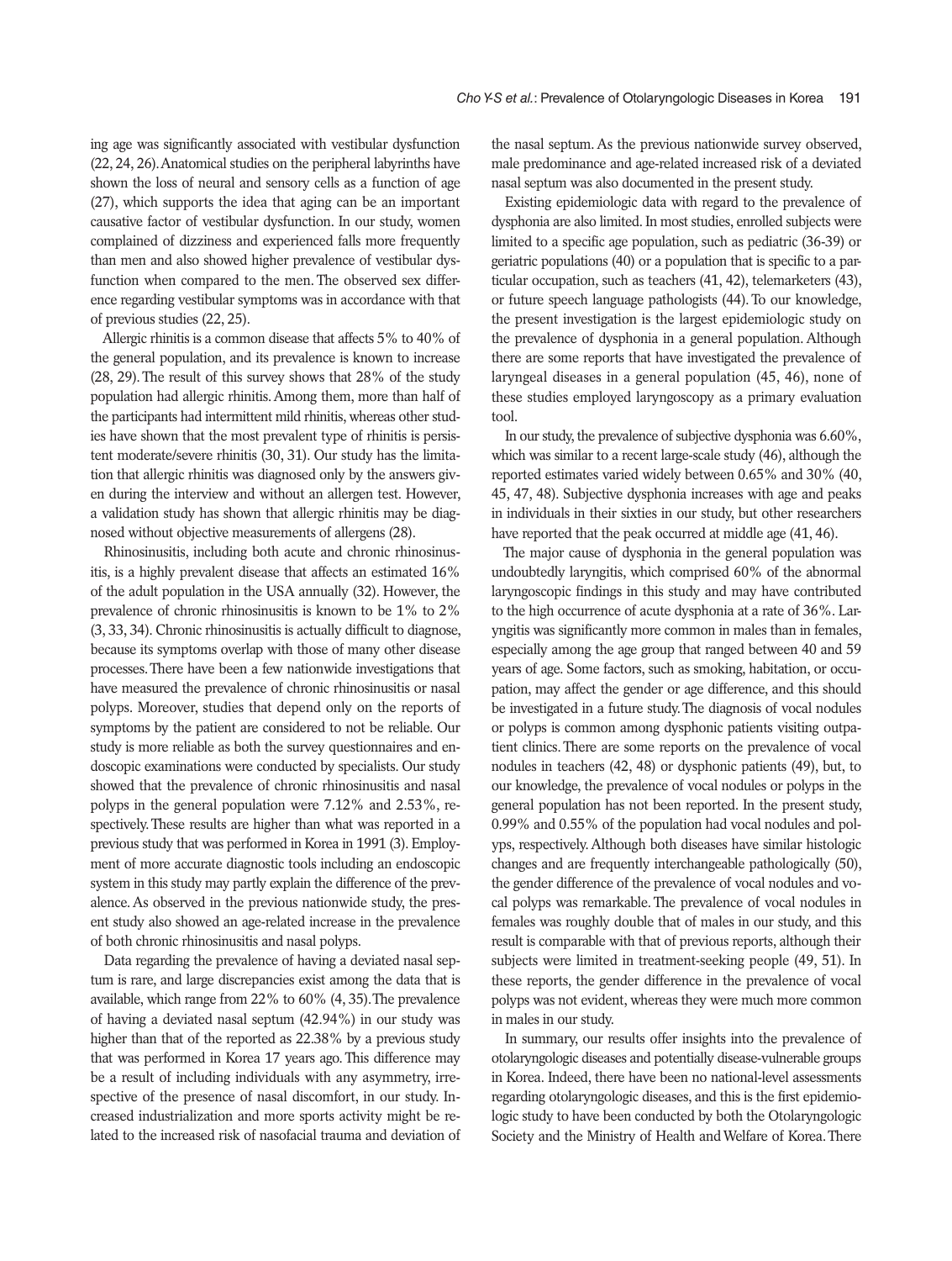is a further need for in-depth studies based on this on-going survey to better understand the etiologic factors that may be associated with otolaryngologic diseases and to evaluate specific interventions aimed at the prevention of disease-related disabilities.

# **CONFLICT OF INTEREST**

No potential conflict of interest relevant to this article was reported.

## **ACKNOWLEDGEMENTS**

We appreciate the 45 residents of the Department of Otorhinolaryngology from 43 training hospitals in South Korea and members of the Division of Chronic Disease Surveillance in Korea Centers for Disease Control & Prevention for participating in this survey and the dedicated work they provided to this study.

## **REFERENCES**

- 1. Agrawal Y, Platz EA, Niparko JK. Prevalence of hearing loss and differences by demographic characteristics among US adults: data from the National Health and Nutrition Examination Survey, 1999-2004. Arch Intern Med. 2008 Jul 28;168(14):1522-30.
- 2. Kim CS, Jung HW, Yoo KY. Prevalence and risk factors of chronic otitis media in Korea: results of a nation-wide survey. Acta Otolaryngol. 1993 May;113(3):369-75.
- 3. Min YG, Jung HW, Kim HS, Park SK, Yoo KY. Prevalence and risk factors of chronic sinusitis in Korea: results of a nationwide survey. Eur Arch Otorhinolaryngol. 1996;253(7):435-9.
- 4. Min YG, Jung HW, Kim CS. Prevalence study of nasal septal deformities in Korea: results of a nation-wide survey. Rhinology. 1995 Jun;33(2):61-5.
- 5. Min YG, Jung HW, Kim HS, Park SK, Yoo KY. Prevalence and risk factors for perennial allergic rhinitis in Korea: results of a nationwide survey. Clin Otolaryngol Allied Sci. 1997 Apr;22(2):139-44.
- 6. House JW, Brackmann DE. Facial nerve grading system. Otolaryngol Head Neck Surg. 1985 Apr;93(2):146-7.
- 7. Marx H. Die Missbildungen des ohres. In: Henke F, Lubarsh O, editors. Handbuch der spez path anatomie histologie. Berlin: Springer; 1926. p. 620-5.
- 8. Bousquet J, Khaltaev N, Cruz AA, Denburg J, Fokkens WJ, Togias A, et al. Allergic Rhinitis and its Impact on Asthma (ARIA) 2008 update (in collaboration with the World Health Organization, GA(2) LEN and AllerGen). Allergy. 2008 Apr;63 Suppl 86:8-160.
- 9. Bousquet J, Van Cauwenberge P, Khaltaev N. Allergic rhinitis and its impact on asthma. J Allergy Clin Immunol. 2001 Nov;108(5 Suppl): S147-334.
- 10. Benninger MS, Ferguson BJ, Hadley JA, Hamilos DL, Jacobs M, Kennedy DW, et al. Adult chronic rhinosinusitis: definitions, diagnosis, epidemiology, and pathophysiology. Otolaryngol Head Neck Surg. 2003 Sep;129(3 Suppl):S1-32.
- 11. Johns MM. Update on the etiology, diagnosis, and treatment of vocal fold nodules, polyps, and cysts. Curr Opin Otolaryngol Head Neck Surg. 2003 Dec;11(6):456-61.
- 12. Meikle MB. Electronic access to tinnitus data: the Oregon Tinnitus Data Archive. Otolaryngol Head Neck Surg. 1997 Dec;117(6):698- 700.
- 13. Shiley SG, Folmer RL, McMenomey SO. Tinnitus and hyperacusis. In: Cummings CW, Flint PW, Harker LA, Haughey BH, Richardson MA, Robbins KT, et al., editors. Otolaryngology-head and neck surgery. 4th ed. St Louis: Mosby Year Book; 2005. p. 2832-48.
- 14.Castilla EE, Orioli IM. Prevalence rates of microtia in South America. Int J Epidemiol. 1986 Sep;15(3):364-8.
- 15. Harris J, Kallen B, Robert E. The epidemiology of anotia and microtia. J Med Genet. 1996 Oct;33(10):809-13.
- 16. Stoll C, Ayme S, Beckers R, Calzolari E, Cornel M, Cushieri A, et al. Distribution of single organ malformations in European populations. EUROCAT Working Group. Ann Genet. 1995;38(1):32-43.
- 17. Zhu J, Wang Y, Liang J, Zhou G. An epidemiological investigation of anotia and microtia in China during 1988-1992. Zhonghua Er Bi Yan Hou Ke Za Zhi. 2000 Feb;35(1):62-5.
- 18. Meggyessy V, Mehes K. Preauricular pits in Hungary: epidemiologic and clinical observations. J Craniofac Genet Dev Biol. 1982;2(3): 215-8.
- 19. Tan T, Constantinides H, Mitchell TE. The preauricular sinus: a review of its aetiology, clinical presentation and management. Int J Pediatr Otorhinolaryngol. 2005 Nov;69(11):1469-74.
- 20. Tsai FJ, Tsai CH. Birthmarks and congenital skin lesions in Chinese newborns. J Formos Med Assoc. 1993 Sep;92(9):838-41.
- 21. Pyo SY, Hong NP, Choo JH, Ahn HY, Cha CI, Jo JH. The prevalence of otitis media with effusion among kindergarten and elementary school children in Song Buk, Seoul, Korea and risk factors. Korean J Otolaryngol-Head Neck Surg. 2000 Nov;43(11):1058-65.
- 22. Agrawal Y, Carey JP, Della Santina CC, Schubert MC, Minor LB. Disorders of balance and vestibular function in US adults: data from the National Health and Nutrition Examination Survey, 2001-2004. Arch Intern Med. 2009 May 25;169(10):938-44.
- 23. Hannaford PC, Simpson JA, Bisset AF, Davis A, McKerrow W, Mills R. The prevalence of ear, nose and throat problems in the community: results from a national cross-sectional postal survey in Scotland. Fam Pract. 2005 Jun;22(3):227-33.
- 24. Neuhauser HK, von Brevern M, Radtke A, Lezius F, Feldmann M, Ziese T, et al. Epidemiology of vestibular vertigo: a neurotologic survey of the general population. Neurology. 2005 Sep 27;65(6):898- 904.
- 25. Yardley L, Owen N, Nazareth I, Luxon L. Prevalence and presentation of dizziness in a general practice community sample of working age people. Br J Gen Pract. 1998 Apr;48(429):1131-5.
- 26. Sloane PD, Coeytaux RR, Beck RS, Dallara J. Dizziness: state of the science. Ann Intern Med. 2001 May 1;134(9 Pt 2):823-32.
- 27. Johnsson LG, Hawkins JE Jr. Sensory and neural degeneration with aging, as seen in microdissections of the human inner ear. Ann Otol Rhinol Laryngol. 1972 Apr;81(2):179-93.
- 28. Annesi-Maesano I, Didier A, Klossek M, Chanal I, Moreau D, Bousquet J. The score for allergic rhinitis (SFAR): a simple and valid assessment method in population studies. Allergy. 2002 Feb;57(2): 107-14.
- 29. Klossek JM, Annesi-Maesano I, Pribil C, Didier A. INSTANT: national survey of allergic rhinitis in a French adult population basedsample. Presse Med. 2009 Sep;38(9):1220-9.
- 30. Bousquet J, Annesi-Maesano I, Carat F, Leger D, Rugina M, Pribil C, et al. Characteristics of intermittent and persistent allergic rhinitis: DREAMS study group. Clin Exp Allergy. 2005 Jun;35(6):728-32.
- 31. Lee CH, Jang JH, Lee HJ, Kim IT, Chu MJ, Kim CD, et al. Clinical characteristics of allergic rhinitis according to allergic rhinitis and its impact on asthma guidelines. Clin Exp Otorhinolaryngol. 2008 Dec; 1(4):196-200.
- 32. Anand VK. Epidemiology and economic impact of rhinosinusitis.